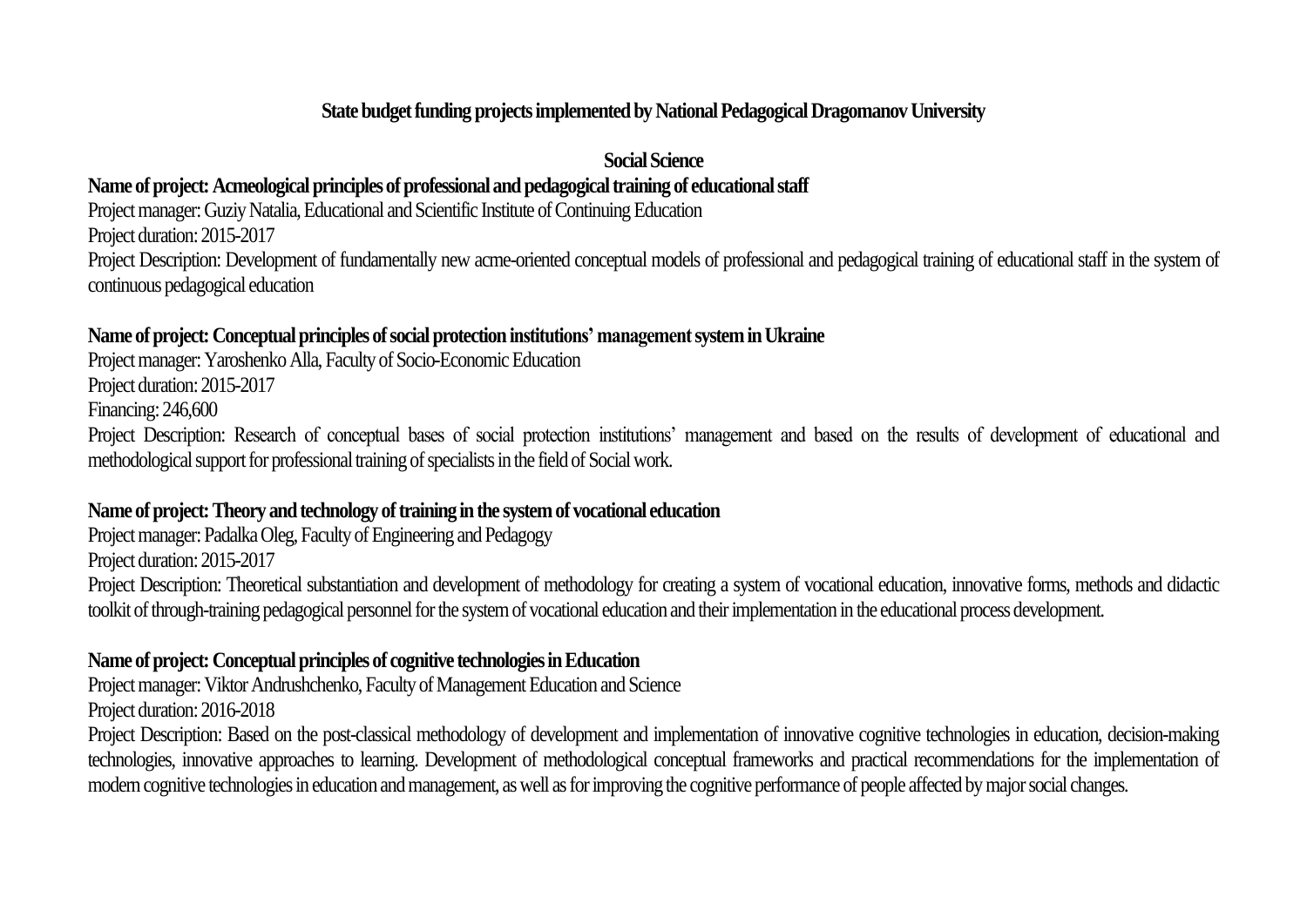#### Name of project: Corrective assistance system for children and adolescents with autism spectrum disorders

Project manager: Sinyov Viktor, Faculty of Special and Inclusive Education

Project duration: 2016-2018

Project Description: Creation of continuous pre-school, special and inclusive education for persons with autism spectrum; correctional education of children with autistic disorders in the family and development and testing of correctional and educational work with them; preparation of specialists (correctional educators, special psychologists, speech therapists, rehabilitologists) for correctional work with autistic children; scientific substantiation, introduction of pedagogical and psychotherapeutic work with families as an important factor of psychological and pedagogical support of autistic children in society; preventing the process of psychological derivation and disability of persons with autism through the implementation of a state policy based on such consistent steps as: creation of a single statistical database for persons with autism; improvement of the legal support of social and legal guarantees for persons with autism.

## **Name of project:Theoretical and methodological bases of the postgraduate education system development on the principles of sustainable development**

Project manager: Ridey Natalia, Educational and Scientific Institute of Continuing Education

Project duration: 2017-2019

Project Description: Based on the post-classical methodology of development and implementation of innovative cognitive technologies in education, decision-making technologies, innovative approaches to learning. Development of methodological conceptual frameworks and practical recommendations for the implementation of modern cognitive technologies in education and management, as well as for improving the cognitive performance of people affected by major social changes.

## **Name of project:Cloud orientedlearning environment for future teachers**

Project manager: Volodymyr Sergienko, Educational and Scientific Institute of Continuing Education Project duration: 2017-2019 Project Description: Theoretical discourse and development of the main components of the cloud-oriented student learning environment in higher education.

## **Name of project:Psychological and pedagogical support of education and development of preschool children from internally displaced families**

Project manager: Irina Lutsenko, Faculty of Pedagogy and Psychology Project duration: 2017-2019

Project Description: Development of the newest methodology of psychological and pedagogical support of upbringing and development of preschool children from the internally displaced families and methods of future educators trainings and theoretical discourse and experimental verification of pedagogical conditions of their implementation in practice.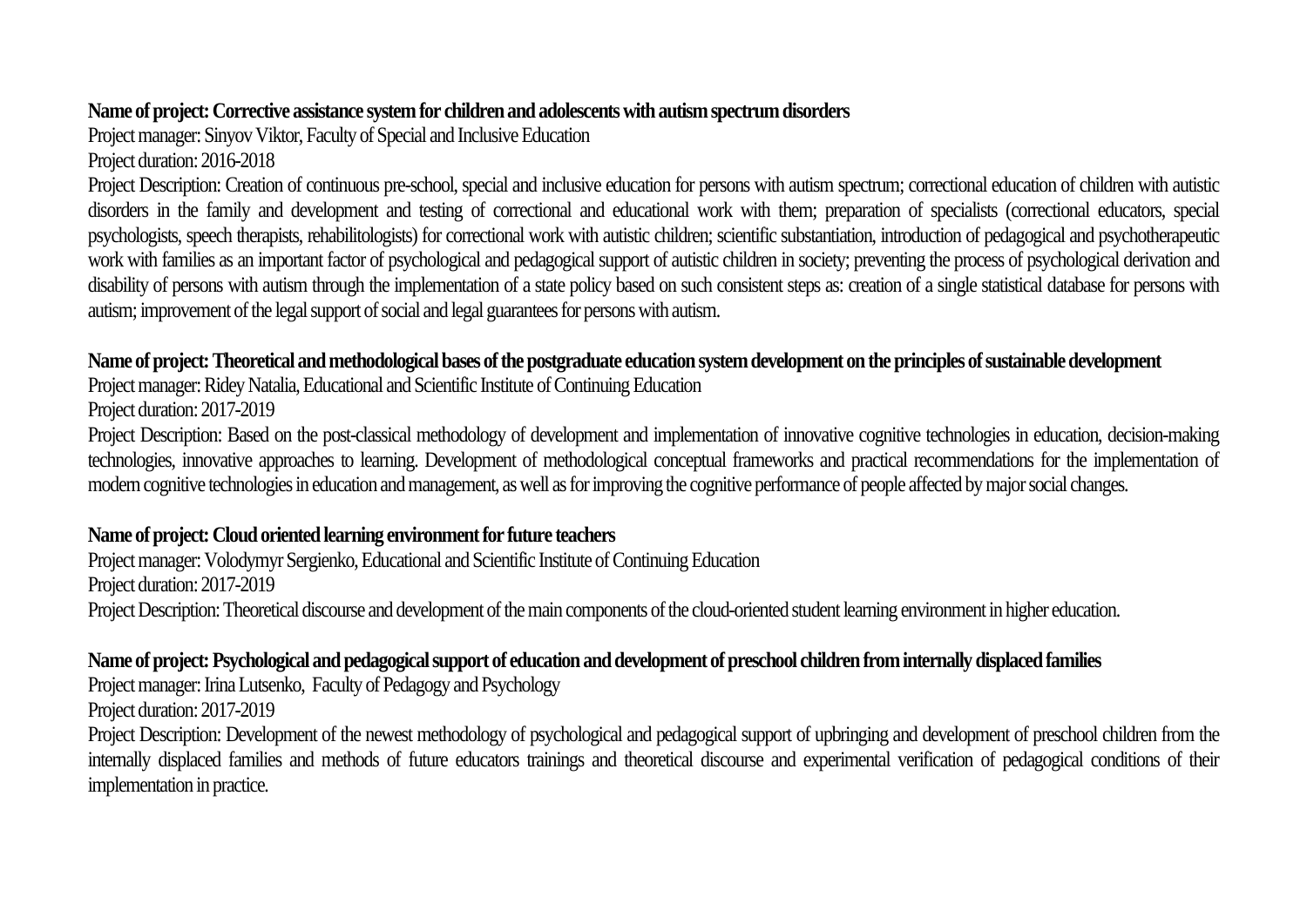#### **Name of project: Conceptual model development of reintegration of Ukrainian displaced universities.**

Project manager: Sergey Terepyshchyi, Faculty of Management Education and Science Project duration: 2017-2020 Project Description: Conceptual model development of reintegration of Ukrainian displaced universities and providing recommendations for the state authorities on practical steps of rebuilding the higher education system.

#### **Name of project: Comprehensive social assistance to vulnerable categories of population as a priority area of Ukraine's social policy.**

Project manager: Alla Yaroshenko, Faculty of Socio-Economic Education Project duration: 2018-2020 Project Description: Modeling and development of integrated social assistance projects for vulnerable populations.

#### Name of project: Modernization of the teacher training system based on the concept of the new Ukrainian school.

Project manager: Volodymyr Sergienko, Educational and Scientific Institute of Continuing Education Project duration: 2019-2021

Project Description: Advance modernization of the teacher training system to create a teacher training base and provide the conditions for the modern models of professional and personal development, which will become a key condition for the implementation of reform of secondary education and the concept of "New Ukrainian School".

## Name of project: Ukrainian higher education as an instrument of peacebuilding strategy.

Project manager: Denis Sviridenko, Faculty of Management Education and Science Project duration: 2019-2021 Project Description: Development of a step-by-step strategy of using Ukrainian higher education as a factor of peacebuilding and providing recommendations for state

authorities, local self-government bodies, educational institutions on the practical steps of its implementation.

## **Mathematical sciences**

**Name of project: Investigation of evolutionary deterministic and stochastic systems of complex topological-metric structure. Fractal properties, controllability.** Project manager: Mykolai Pracyovytyi, Faculty of Physics and Mathematics Project duration: 2017-2019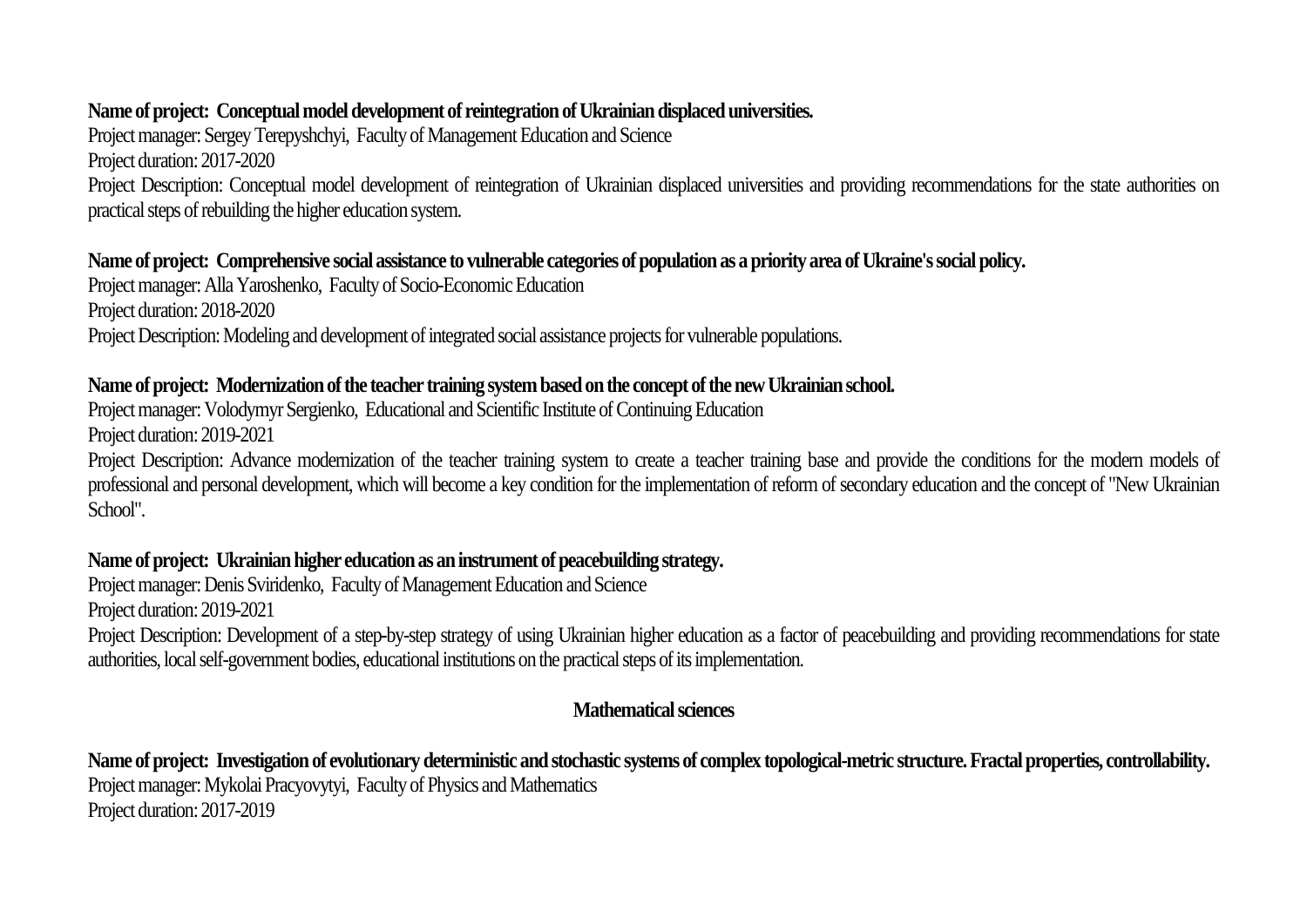Project Description: Creation of a complex of analytical and topological methods for studying asymptotic and qualitative behavior of evolutionary systems, which are mathematical models of objects with fractal properties that function in environments of complex physical nature; development of the basics of topological-metric analysis of the images of numbers as a means of describing and exploring evolutionary systems and studying their local and global fractal properties.

#### **Name of project: Spectral problems of the theory of differential operators.**

Project manager: Vladimir Derkach, Faculty of Physics and Mathematics Project duration: 2017-2019 Project Description: New concepts and methods development in operator extension theory, spectral operator theory and their application in interpolation theory and direct and inverse theory for Schrödinger operators, canonical systems, Jacobi matrices and some generalizations of them.

## **Name of project: Fractal analysis of Jessen-Wintner random distributions and its application**

Project manager: Grigory Torbin, Faculty of Physics and Mathematics

Project duration: 2017-2019

Project Description: Development of fractal analysis methods for probabilistic measures with complex local structure, which naturally emerge as invariant measures for a wide class of dynamic systems, in metric number theory, in coding theory.

## **Name of project: Modeling and fractal analysis of dynamic systems with locally complex mappings**

Project manager: Anatoliy Turbin, Faculty of Physics and Mathematics

Project duration: 2017-2019

Project Description: Creation of theoretical scientific foundations for a thorough study of dynamical systems with locally complex mappings, which are often models of real physical, technical and information processes based on different systems of images of real numbers using Rademacher functions, Walsh series and transforms, and their generalizations fractal geometry and fractal analysis; development with rigorous justification of analytical and high-precision methods and high-speed algorithms for design and analysis, as well as the construction of a holistic theory of such systems.

**Name of project: Statistical dynamics, generalized Fokker-Planck equations and their application to the theory of complex systems.** Project manager: Yuri Kondratiev, Faculty of Physics and Mathematics Project duration: 2016-2018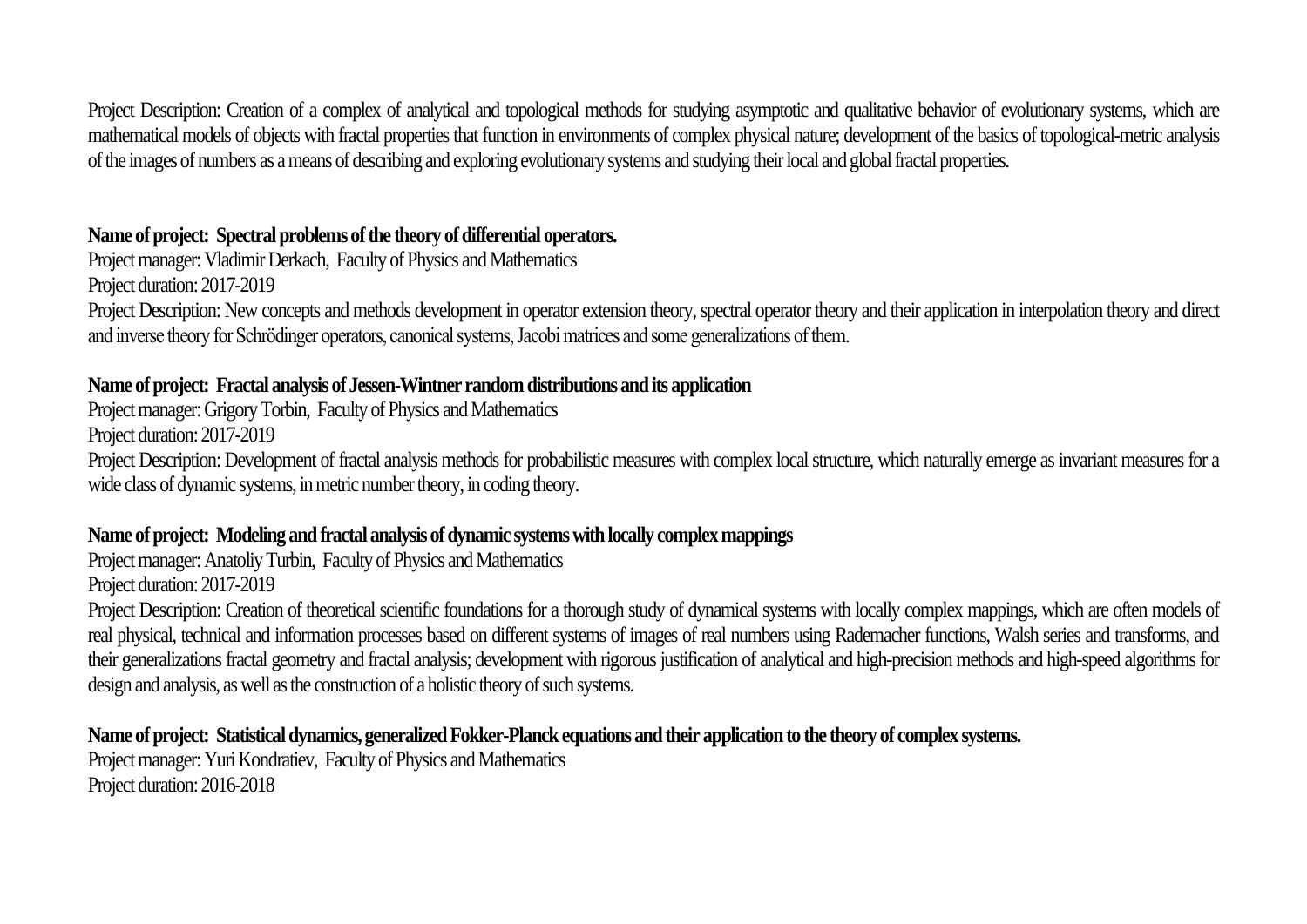## **Name of project: Direct and inverse problems of the spectral theory of differential and differential operators.**

Project manager: Roman Nikiforov, Faculty of Physics and Mathematics Project duration: 2018-2020 Project Description: Development of methods for the theory of generalized boundary triples, description of spectral and pseudospectral functions of arbitrary symmetric systems, development of a method for solving the Korteweg – de-Fries equations using inverse scattering problems for Schrödinger operators.

# **Name of project: Thermal, electrophysical and mechanical properties of special purpose polymer nanocomposites with phase instabilities**

Project manager: Mykola Shut, Faculty of Physics and Mathematics

Project duration: 2018-2020

Project Description: Deepening and obtaining new fundamental knowledge in the process of studying the active influence of changes in the interphase interaction of components on the regularities of functional changes (absorption capacity in ultrasonic fields, physical-mechanical, optical, thermal) and operational properties of polymer nanocomposites.Detection and investigation of new effects by changing the phase interaction of components and their contents.

## **Name of project: Fractal geometry of numerical series and fractal analysis of stochastic objects associated with them**

Project manager: Mykola Pracyovutuy, Faculty of Physics and Mathematics

Project duration: 2018-2020

Project Description: Obtain structural, topological, metric and fractal characteristics of random number series, infinite Bernoulli convolutions and stochastic differential equations on time scales, as well as a set of statistical criteria and metric estimates associated with singular probability distributions.

# **Name of project: Fractal geometry of numerical series and fractal analysis of stochastic objects associated with them**

Project manager: Mykola Pracyovutuy, Faculty of Physics and Mathematics Project duration: 2018-2020

Project Description: Obtain structural, topological, metric and fractal characteristics of random number series, infinite Bernoulli convolutions and stochastic differential equations on time scales, as well as a set of statistical criteria and metric estimates associated with singular probability distributions.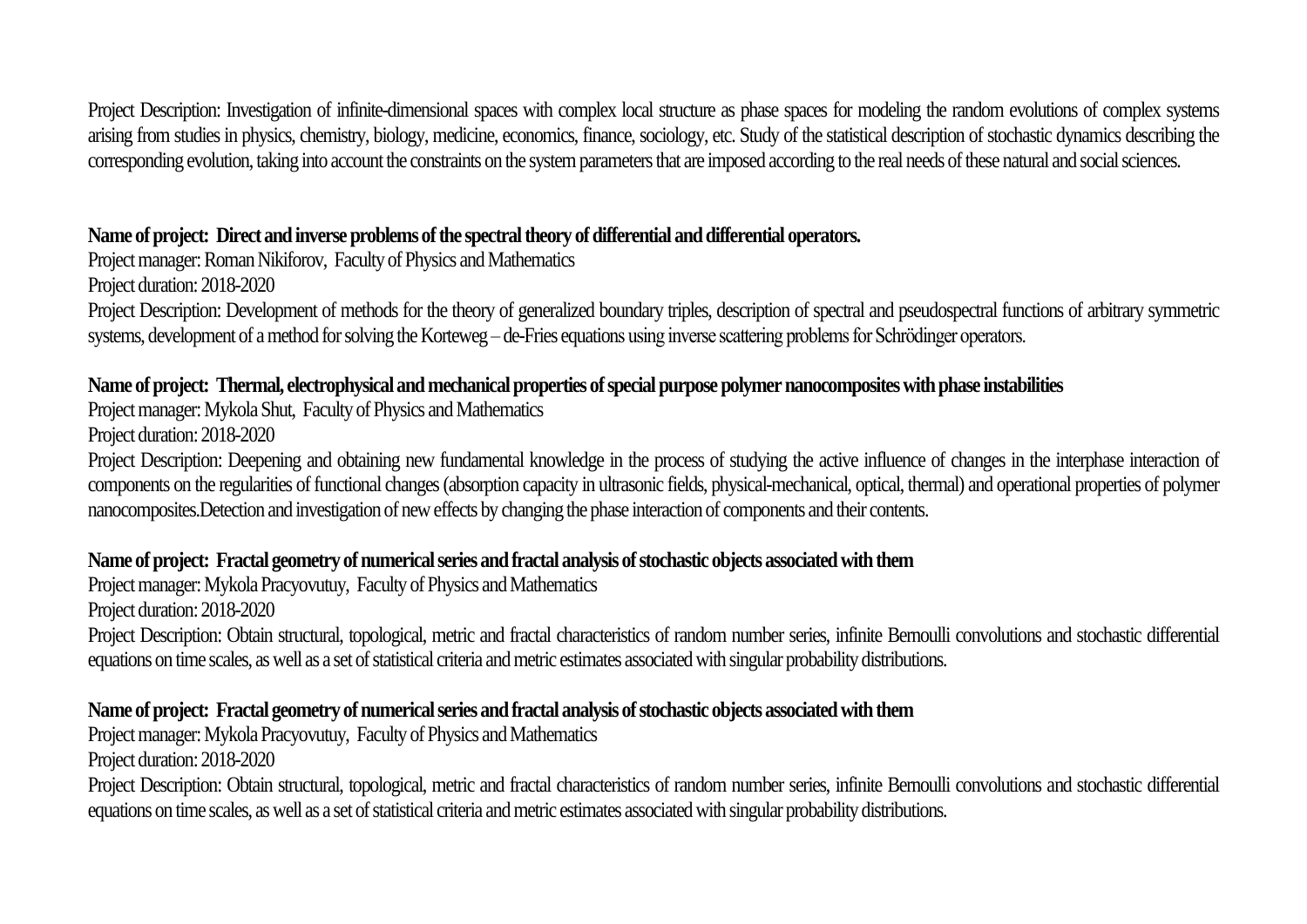# **Name of project: Markov evolutions in real and p-adic spaces**

Project manager: Yuri Kondratiev, Faculty of Physics and Mathematics

Project duration: 2018-2020

Project Description: Study of birth-death processes in p-adic spaces. Investigation of relevant nonlocal Markov generators, their perturbations and spectral properties in a padic coordinate system. Investigation of hopping processes on locally compact Abelian groups.

## **Name of project: Statistics of singular probability distributions and fractal continuous functions of random variables**

Project manager: Yanina Goncharenko, Faculty of Physics and Mathematics

Project duration: 2019-2021

Project Description: Correct definition of a new infinitely parametric class of functions with complex local structure (singular, nowhere monotonic and non-differentiable). Investigation of their structural, global and local, self-similar and fractal properties.

# **Human Science**

# **Name of project: German-Romano-Slavic corpus of authentic scientific texts on lingvoanthropogenesis: development of new generation technologies**

Project manager: Alla Korolyova, Faculty of Foreign Philology

Project duration: 2017-2019

Project Description: Development and further creation of the German-Romano-Slavic corpus of original (authentic) scientific texts on lingvoanthropogenesis, united by the general principles of representativeness, authenticity, selectivity and balance, as well as the development of a special search engine for placing this corpus on the open access network .

# **Name of project: Ethno-national factor in the national policy of the Soviet communist regime against the Ukrainian and Polish peoples (1920 -1940).**

Project manager: Petro Chernogo, Faculty of Historical Education

Project duration: 2017-2018

Project Description: The study of the national policy of the Soviet Communist regime against the Polish and Ukrainian peoples during the 1920s and 1940s and the identification of the role and influence of the ethno-national factor on it, as well as the study of the problem of the national-cultural policy of the Stalin regime against the Polish minority in Ukraine.

## **Name of project: Integral system of art education as an ethno-cultural phenomenon.**